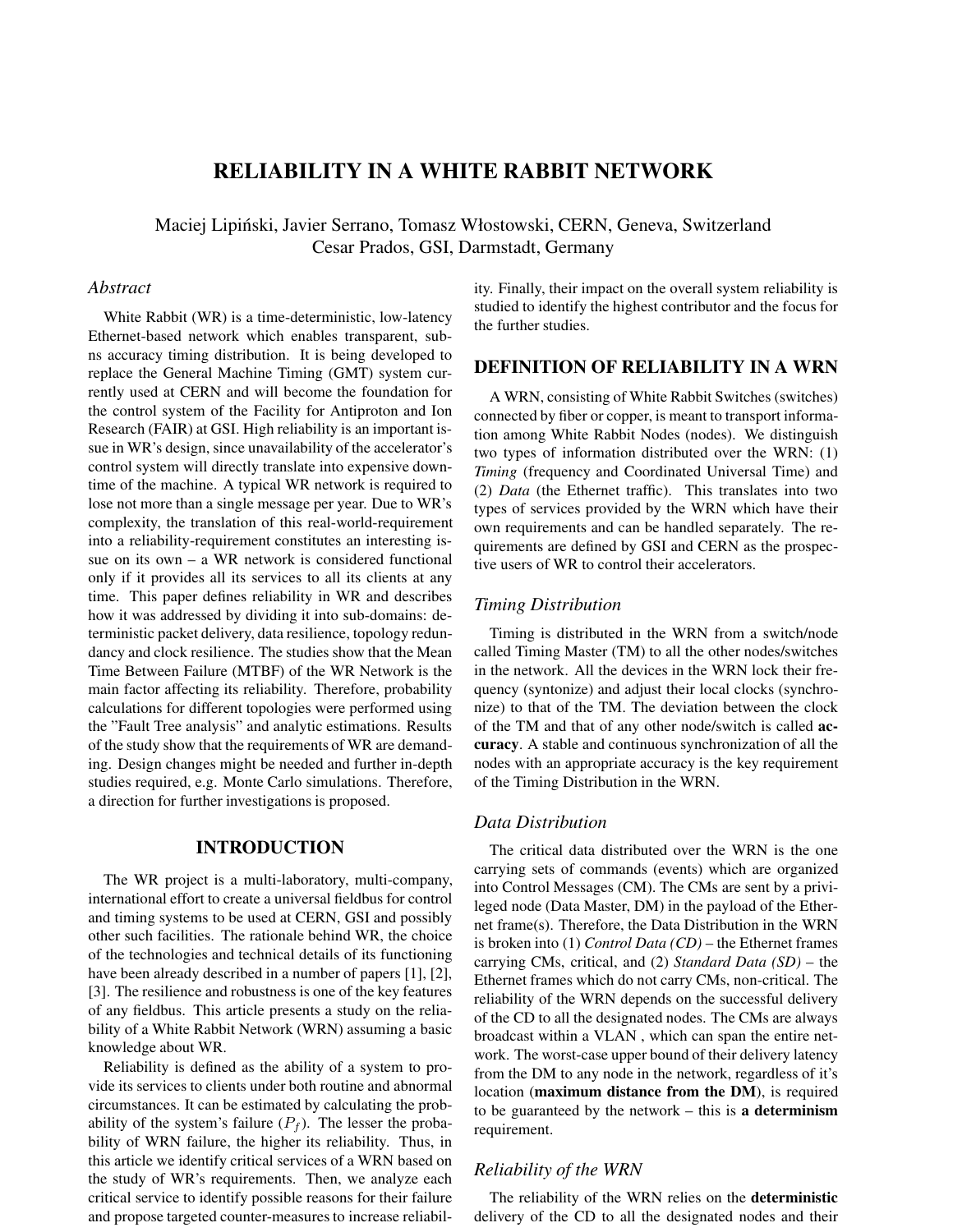sufficiently **accurate and stable synchronization**. This means that the WRN is considered non-functional if one or more of the following occur:

- A node is synchronized with insufficient accuracy.
- A designated node receives corrupted CD or no CD.
- The upper-bound delivery latency has been exceeded.

Unreliability is translated into the number of CMs considered lost (not delivered, delivered corrupted or in a nondeterministic way) in a given period of time. During this time, the synchronization must be always of the required quality. Quantitative requirements of the accelerator facilities are listed in Table 1.

Table 1: GSI's and CERN's requirements summary. **Requirement GSI CERN**

| Max latency        | $100\mu s$        | $1000\mu s$       |
|--------------------|-------------------|-------------------|
| CM failure rate    | $3.17 * 10^{-12}$ | $3.17 * 10^{-11}$ |
| CMs lost per year  |                   |                   |
| $d_{\max}$ from DM | 2km               | 10km              |
| CM size            | 200-500 bytes     | 1200-5000 bytes   |
| Accuracy           | probably 8ns      | $1\mu s$ to 2ns   |

#### **FAILURE STUDY**

One of the main possible reasons for WRN failure, which affects both Timing and Data Distribution, is a malfunction of its elements (switches or links). Since the distribution of information in the WRN is of one-to-all character (Data/Timing Master to all nodes), all the elements of the WRN are considered Single Points of Failure (SPoF)[4]. Malfunction of any SPoF results in failure of the entire system. SPoFs can be eliminated by introducing redundancy of the system components. Due to its special features (distribution of frequency over physical layer) and strict requirements (determinism, low data loss), the number of possible redundant topologies of the WRN is restricted, as explained in the following sections.

Imperfections of the physical medium as well as switching between redundant elements of the network (which takes time) can cause loss or corruption of data. The deterministic and mostly broadcast character of the data distribution in the WRN enforces application of the Forward Error Correction (FEC) – adding redundant information on transmission to enable recovery of lost or corrupted data on reception. This brings constant data overhead and the probability that the added redundancy is not sufficient to recover the data. However, it is the price to pay for ensuring low latency and determinism of data delivery in the WRN.

The delivery latency of an Ethernet frame varies with cable length and the number of hops (switches) it has to traverse to reach its destination, the traffic load on the way and the assigned Class of Service (CoS). Therefore, to ensure the required determinism of the CD delivery, we need to make sure that there is no congestion of Ethernet frames carrying CMs. Moreover, the number of hops (the latency introduced by them) needs to be sufficiently small, which can be done by restricting the topology.

The resilience of the Clock Distribution translates into continuous and stable synchronization of all the nodes and switches in the WRN (Table 1). Although, the network redundancy eliminates SPoFs, the switch-over between redundant elements might introduce instability and render the network unreliable despite the costly redundancy. Therefore, a seamless switch-over between redundant clock paths needs to be ensured. Another reason for the deterioration of the synchronization accuracy is the variation of external conditions (e.g. temperature) which needs to be compensated.

# **DETERMINISM**

A carefully configured and properly used WRN offers deterministic Ethernet frame delivery thanks to the implementation of CoS and the fact that the delay introduced by the switch can be verified by analysis of **publicly available source code** [5]. Such analyses were performed to verify the worst-case upper bound delivery latency of a CM against the requirements listed in the Table 1. The results, presented in Table 2 (*Store-and-forward* column), take into account the fact that a CM is encoded into 4 Ethernet frames (as required by the FEC and described in the next Section), it is sent with the highest priority (CoS) and it always traverses 3 hops.

Table 2: Control Message(CM) deliver latency estimations.

|                | <b>CM</b> deliver latency |             |                    |             |
|----------------|---------------------------|-------------|--------------------|-------------|
| <b>CM</b> size | <b>Store-and-forward</b>  |             | <b>Cut-through</b> |             |
|                | <b>GSI</b>                | <b>CERN</b> | <b>GSI</b>         | <b>CERN</b> |
| 500 bytes      | $221\mu s$                | $283\mu s$  | $76 \mu s$         | $118\mu s$  |
| 1500 bytes     | $285\mu s$                | $325\mu s$  | $102\mu s$         | $142 \mu s$ |
| 5000 bytes     | $324\mu s$                | $364\mu s$  | $162\mu s$         | $202\mu s$  |

The analysis revealed that GSI's requirements are not fulfilled: the upper-bound delivery latency for the required size of CM and max distance of 2km is greater then  $100\mu s$ .

The solution to decrease delivery latency is targeted into the CD only and takes advantage of its characteristics (broadcast within a VLAN, sent by privileged node). We propose to break the highest priority of the CoS into two (unicast and broadcast) and use the highest priority broadcast Ethernet traffic only for the CD. Moreover, this particular traffic shall be forwarded using the cut-through method (unlike the store-and-forward method used normally in the switch) which can be effectively fast for the broadcast traffic with a single source (DM). The results, presented in Table 2 (*Cut-through* column), show a significant improvement. The solution requires hardware-supported cutthrough forwarding in the switch as described in [6].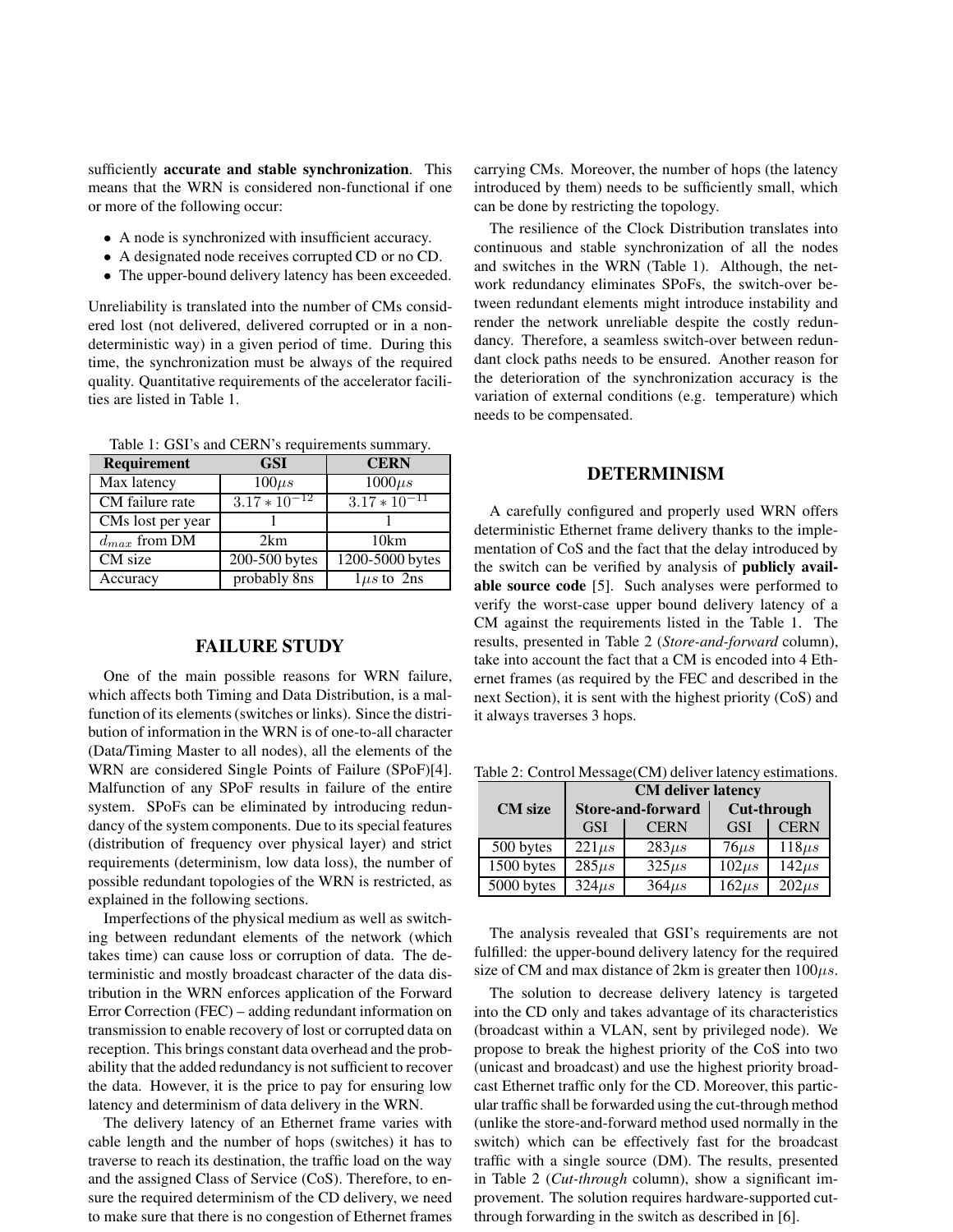### **DATA RESILIENCE**

#### *Forward Error Correction*

The objective of the FEC scheme is to decrease the loss rate of the CMs, preferably, to less then one per year. WR uses as a physical medium Fiber Optic and CAT-5. The number of received corrupted bits compared to the total number of received bits is called Bit Error Rate (BER). The value of BER characterizes a physical medium and can be used to characterize the entire switched network. A WRN can be seen as a Packet Erasure Channel (PEC) or as a Binary Erasure Channel (BEC) depending on the effect of a bit error on the frame. If the frame is lost (e.g. dropped by the switch due to a corrupted header or lost during switchover between redundant components), the WRN is a PEC. If the bit error happens in the link between a switch and node, a corrupted frame can be used (optional) to attempt frame recovery. In such case, the channel is called BEC. Each type of channel requires a different FEC solution. Therefore two concatenated FECs are used in WR. Reed-Solomon (R-S) coding is used for the PEC and allows to encode k original-frames into n encoded-frames  $(n > k)$ . Reception of any k encoded-frames can be used to decode the original frames. Hamming coding with additional parity (SEC-DED) is used for the BEC and allows to detect up to two simultaneous bit errors and correct a single error. These two schemes (R-S and Hamming) are combined to encode each CM – it is split into two and encoded using R-S into four messages (two original and two with redundant data). Each of the four messages is then encoded using Hamming. Such encoded messages are sent in a burst of 4 Ethernet frames. Reception of any two of these frames enables to decode the original Control Messages. A systematic analysis, using the BER characteristic of the WRN, proves that the presented FEC scheme guarantees less than single CM lost per year due to physical medium imperfection, as can be seen from Table 3.

| <b>Parameter</b>            | <b>GSI</b>     | <b>CERN</b>   |
|-----------------------------|----------------|---------------|
| Control Message length      | 500 bytes      | 1500 bytes    |
| Control Message per year    | $3.14510^{11}$ | $3.14510^{8}$ |
| Max Bit Correct.            |                |               |
| Payload Length              | 294 bytes      | 854 bytes     |
| Num Encoded Frames          |                |               |
| Needed Frames to Receiver   |                |               |
| Probability of Loosing a CM | - 14           | -13           |

Table 3: GSI and CERN FEC characteristics.

# *Rapid Spanning Tree Protocol (RSTP)*

In an Ethernet network with redundant topology, the problem of loops (causing "broadcast storms") is handled by the Rapid Spanning Tree Protocol (RSTP) . It creates a loop-free logical topology by blocking appropriate ports in switches, and unblocks them in case of topology break (due to element failure).

The functionality provided by the RSTP is essential for the WRN. However, the convergence speed provided by the standard implementation of the RSTP (milliseconds at best) would cause many CMs to be lost during the process. This is not acceptable, we need a solution which is fast enough to prevent loosing the CMs at all. Since we know the size-range of the CMs (Table 1) and how they are FEC-encoded into Ethernet frames, we can calculate the maximum value of the convergence time:  $3\mu s$ . This time is smaller than the duration of transmitting a single frame with FEC-encoded CM – this ensures that no more than two frames with FEC-encoded CM are lost, thus the CM can be recovered.

In order to achieve a convergence time of  $3\mu s$ , the switch-over between active and backup connections needs to be performed in the hardware as soon as the link-down is detected. It can only be done if the alternative topology is known in advance. The knowledge of alternative topology is translated into an RSTP-assignment of alternative and backup roles of switch ports, i.e at least one port with alternative role must be identified in every switch (except the topology-root switch). If we ensure, by restricting the topology, that RSTP identifies the alternative links, we can use its data to feed the hardware, consequently achieving the required convergence time and staying standardcompatible: the hardware switch-over is just a faster RSTPdriven convergence. The required topology restrictions, described in [6], greatly overlap with these imposed by the Time Distribution.

### **CLOCK DISTRIBUTION**

A seamless switch-over between redundant sources of timing (uplink ports) is heavily supported by the Clock Recovery System (CRS) [2] of the switch and the WR extension to PTP (WRPTP)[3].

Figure 1 presents an example where a switch (timing slave) is connected (by its uplinks  $1 \& 2$ ) to two other switches (primary and secondary masters) – the sources of timing. On both uplinks the frequency is recovered from the signal and provided to the CRS. Similarly, WRPTP measures delay and offset on each of the links and provides this data to the CRS. The modified Best Master Clock (mBMC) algorithm [3] decides which of the timing masters is "better" and elects it the primary, the other is considered secondary (backup). The information from *uplink 1* (primary) is used to control the CRS and adjust the local time. However, at any time all the necessary information from the *uplink 2* is available and a seamless switch-over can be performed in case of primary master failure [2].

In addition to the switch-over-related synchronization instability, the variation of external temperature can cause an accuracy degradation. This problem, however, is solved by the PTP standard itself. By frequent link delay measurements, the fluctuation is compensated.